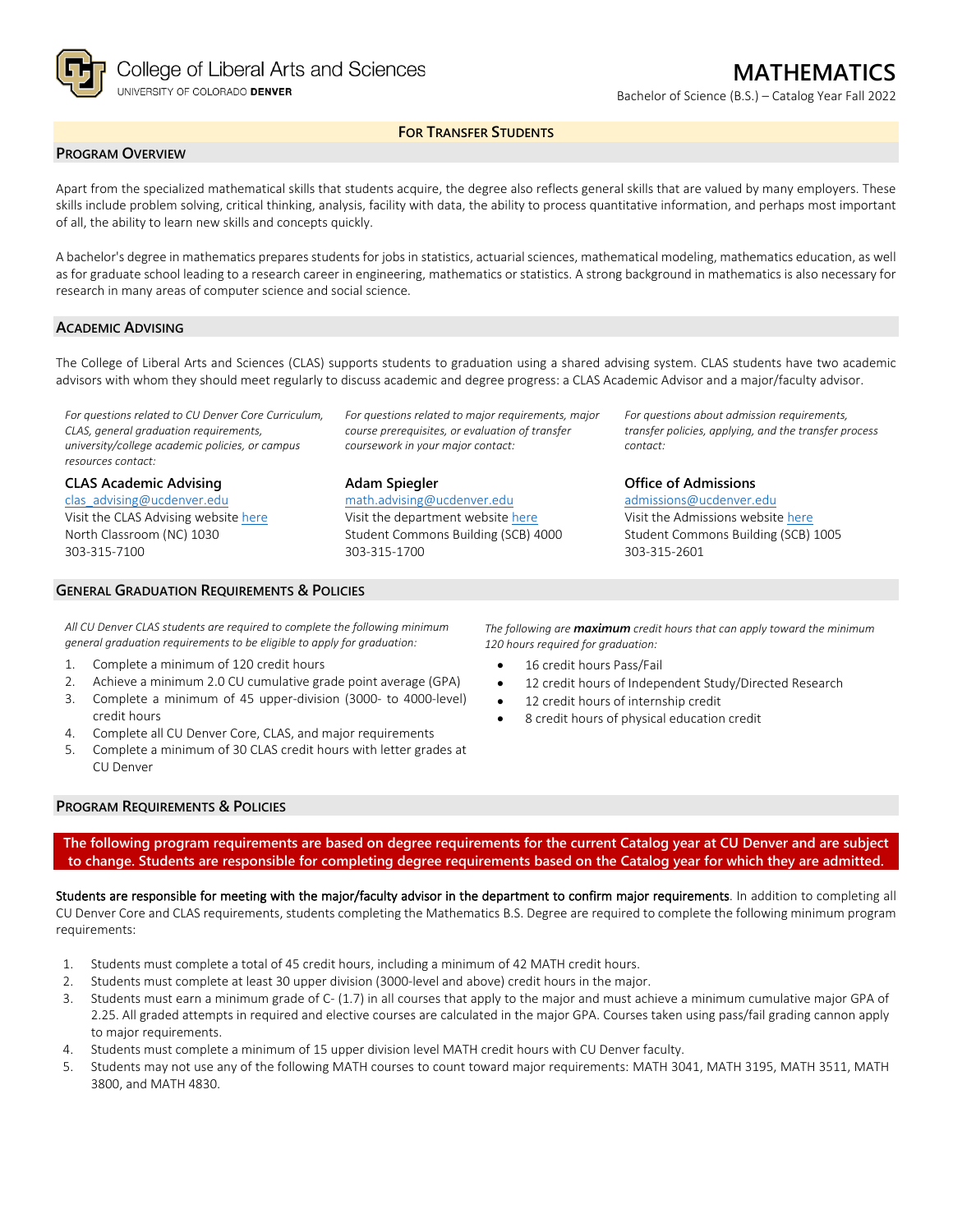Bachelor of Science (B.S.) – Catalog Year Fall 2022

## **FOR TRANSFER STUDENTS**

# **COURSEWORK THAT CAN BE COMPLETED AT PREVIOUS INSTITUTION**

The following is a "bucket" of requirements students can complete prior to transferring to CU Denver, including equivalent Colorado Community College System (CCCS) courses. To determine the equivalencies of courses to be completed at non-CU Denver institutions, students can visit [www.transferology.com](http://www.transferology.com/)**.** It is critical students connect with a CU Denver academic advisor to ensure planned courses will transfer *and* apply to CU Denver degree requirements. All non-CU Denver coursework must be completed with a C- or better to be eligible for transfer.

Students interested in completing an Associate (A.A. or A.S.) Degree or a Colorado Statewide Transfer Articulation Agreement or Degree with [Designation \(DWD\)](https://highered.colorado.gov/transfer-degrees) must work with their community/junior college academic advisor to create an academic plan that accounts for all degree or transfer articulation agreement requirements. Colorado Community College Students may also explore the option to complet[e Reverse Transfer](https://highered.colorado.gov/students/attending-college/colorado-reverse-transfer) at CU Denver.

| <b>CU Denver Requirements</b>                       | <b>CU Denver</b><br><b>Credits</b> | <b>CCCS Equivalent Courses &amp; Notes</b>                                                                                                                                                                            |  |
|-----------------------------------------------------|------------------------------------|-----------------------------------------------------------------------------------------------------------------------------------------------------------------------------------------------------------------------|--|
| <b>CU Denver Core Curriculum Requirements</b>       | $34 - 40$                          |                                                                                                                                                                                                                       |  |
| ENGL 1020 - Core Composition I                      | 3                                  | <b>FNG 1021</b>                                                                                                                                                                                                       |  |
| ENGL 2030 - Core Composition II                     | $\overline{3}$                     | <b>FNG 1022</b>                                                                                                                                                                                                       |  |
| Mathematics                                         | $3 - 4$                            | MAT 2410 recommended or GT-MA1                                                                                                                                                                                        |  |
| Arts                                                | 3                                  | GT-AH                                                                                                                                                                                                                 |  |
| <b>Humanities</b>                                   | $\overline{3}$                     | GT-AH or GT-HI                                                                                                                                                                                                        |  |
| <b>Behavioral Sciences</b>                          | $3 - 4$                            | GT-SS                                                                                                                                                                                                                 |  |
| Social Sciences                                     | $3 - 4$                            | GT-SS or GT-HI <sup>*</sup>                                                                                                                                                                                           |  |
| Natural/Physical Science with lab                   | $4 - 5$                            | GT-SC1                                                                                                                                                                                                                |  |
| Natural/Physical Science without lab or Math        | $3 - 5$                            | MAT 2420 or GT-SC2 or GT-MA1 (except the course used for Core Math) or GT-<br>SC <sub>1</sub>                                                                                                                         |  |
| <b>International Perspectives</b>                   | 3                                  | Additional GT-AH, HI, SS* (see note below)                                                                                                                                                                            |  |
| Cultural Diversity                                  | 3                                  | To be completed at CU Denver. This requirement must be completed with an<br>upper-division course and CCCS courses will not apply.                                                                                    |  |
| <b>CLAS Graduation Requirements</b>                 | $15 - 29$                          |                                                                                                                                                                                                                       |  |
| CLAS Communicative Skills                           | $\overline{3}$                     | COM 1150 or PHI 1013                                                                                                                                                                                                  |  |
| CLAS Second Language                                | $0 - 10$                           | (e.g.) SPA 1012 or ASL 1122<br>Students have several options to fulfill this requirement. Please consult a CU<br>Denver CLAS Academic Advisor.                                                                        |  |
| CLAS Humanities                                     | $\overline{3}$                     | Any transferrable LIT, HIS, HUM, or PHI course                                                                                                                                                                        |  |
| <b>CLAS Behavioral Sciences</b>                     | $3 - 4$                            | Any transferrable ANT, COM, or PSY course (except GT-SC courses)                                                                                                                                                      |  |
| <b>CLAS Social Sciences</b>                         | $3 - 4$                            | Any transferrable ECO, ETH, GEO, POS, or SOC course (except GT-SC courses)                                                                                                                                            |  |
| CLAS Natural/Physical Science with lab              | $3 - 5$                            | GT-SC1<br>If you completed only one science course with a lab for the CU Denver Core<br>Curriculum, this course must have an associated lab.                                                                          |  |
| <b>MATH Major Courses</b>                           | 12                                 |                                                                                                                                                                                                                       |  |
| MATH 1401 Calculus I                                | $\overline{4}$                     | MAT 2410<br>Course can fulfill CU Denver Core Mathematics                                                                                                                                                             |  |
| MATH 2411 Calculus II                               | 4                                  | MAT 2420<br>Course can fulfill CU Denver Core Mathematics                                                                                                                                                             |  |
| MATH 2421 Calculus III                              | 4                                  | MAT 2430<br>Course can fulfill CU Denver Core Mathematics                                                                                                                                                             |  |
| Minimum Applicable Transfer Credits<br>Recommended: | 60                                 | Students completing less than 60 applicable transfer credits will have additional<br>credits to complete at CU Denver. Students needing general elective credits<br>should consult a CU Denver CLAS Academic Advisor. |  |

*\**The applicability of Guaranteed Transfer (GT Pathways) courses to specific CU Denver Core Curriculum requirements requires completion of a block of five courses: two GT-AH courses; one GT-HI course; one GT-SS course; and one additional GT-AH, GT-HI, or GT-SS course.